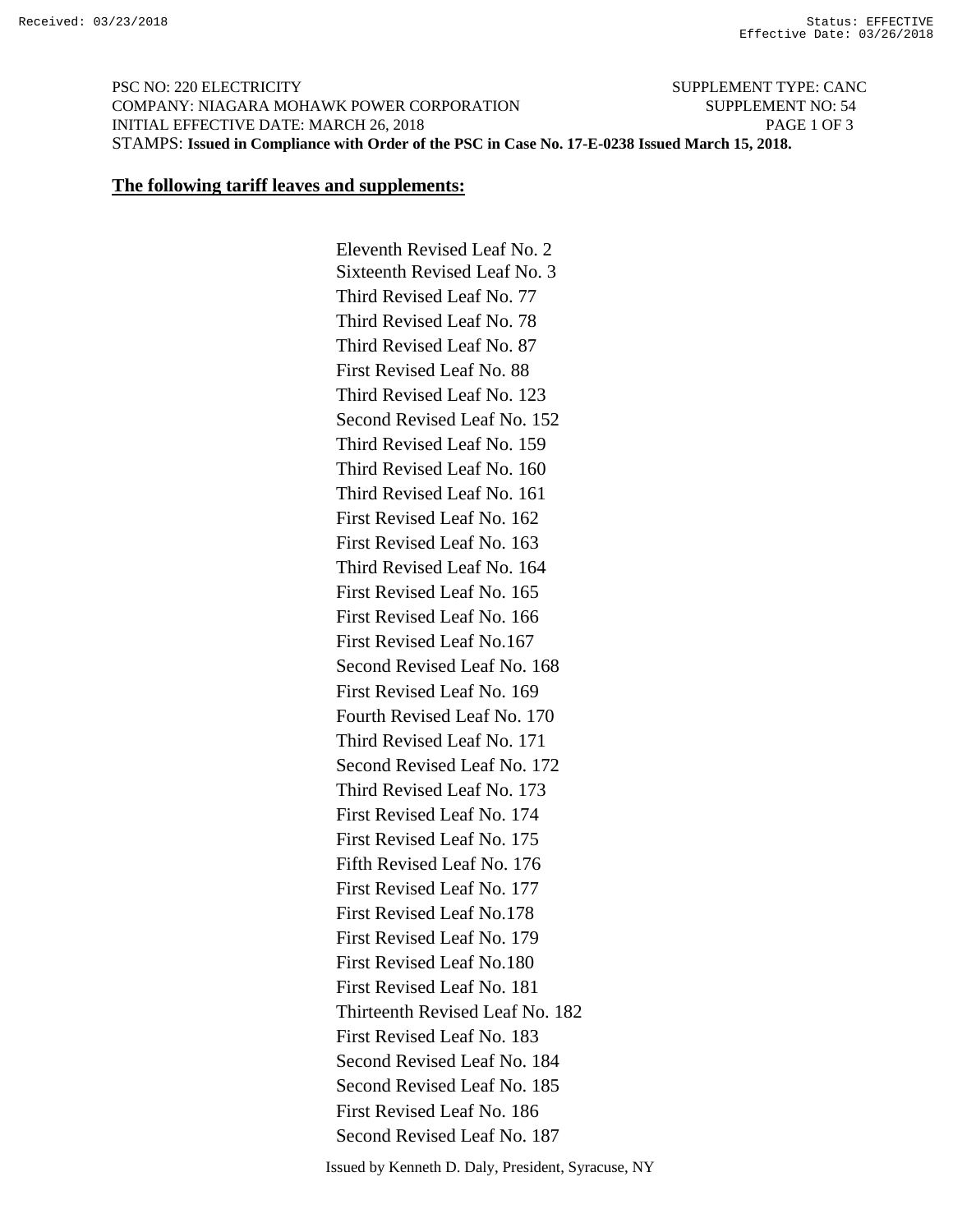PSC NO: 220 ELECTRICITY SUPPLEMENT TYPE: CANC COMPANY: NIAGARA MOHAWK POWER CORPORATION SUPPLEMENT NO: 54 INITIAL EFFECTIVE DATE: MARCH 26, 2018 PAGE 2 OF 3 STAMPS: **Issued in Compliance with Order of the PSC in Case No. 17-E-0238 Issued March 15, 2018**

> First Revised Leaf No. 188 First Revised Leaf No. 189 First Revised Leaf No. 190 First Revised Leaf No. 191 Thirteenth Revised Leaf No. 192 First Revised Leaf No. 193 First Revised Leaf No. 194 Second Revised Leaf No. 194.1 Third Revised Leaf No. 194.2 First Revised Leaf No. 194.3 Second Revised Leaf No. 194.4 Seventh Revised Leaf No. 194.5 Second Revised Leaf No. 194.5.1 Fifth Revised Leaf No. 194.6 First Revised Leaf No. 194.7 Third Revised Leaf No. 194.8 Second Revised Leaf No. 194.9 Fifth Revised Leaf No. 194.10 Fifth Revised Leaf No. 213 Ninth Revised Leaf No. 222 Eighth Revised Leaf No. 222.1 Seventh Revised Leaf No. 222.2 Eighth Revised Leaf No. 223 Fourth Revised Leaf No. 224 Thirteenth Revised Leaf No. 263.2 Fourth Revised Leaf No. 263.3 Second Revised Leaf No. 263.4 Ninth Revised Leaf No. 263.7 Second Revised Leaf No. 263.11 Second Revised Leaf No. 263.21 Third Revised Leaf No. 325 Third Revised Leaf No. 332 Third Revised Leaf No. 342 Thirteenth Revised Leaf No. 349 Thirteenth Revised Leaf No. 350 Fifth Revised Leaf No. 355 Twentieth Revised Leaf No. 359 Fourteenth Revised Leaf No. 370 Nineteenth Revised Leaf No. 371